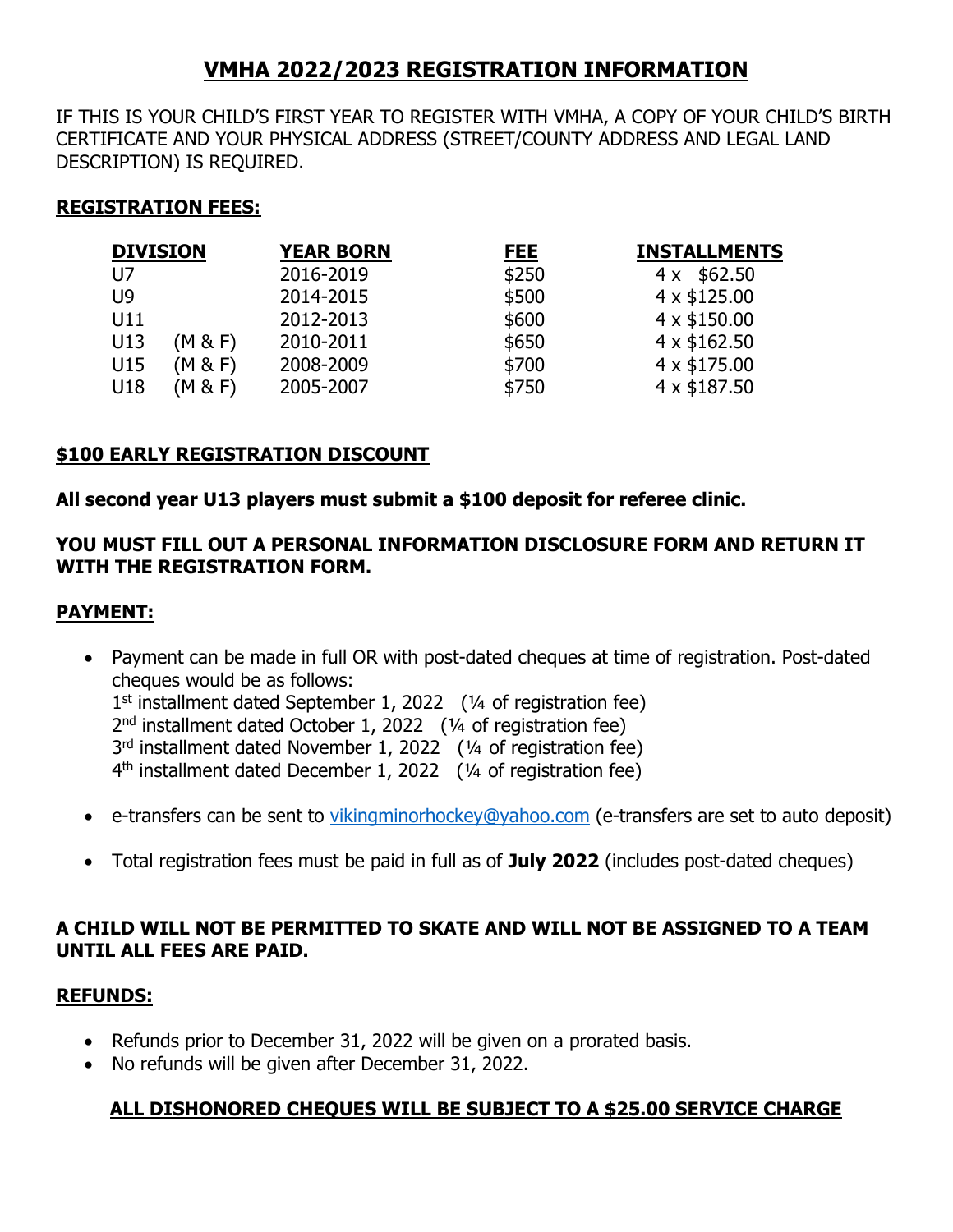## **VMHA 2022/2023 SEASON**

# **PERSONAL INFORMATION DISCLOSURE FORM**

I authorize Viking Minor Hockey Association to collect and use personal information and photographs for administration purposes only. These information/photographs may also be used for publicity and/or media relations in regards to Team Activities, League, and Tournament Play.

I give consent to Viking Minor Hockey Association to video tape, take photographs, or digital recordings of games that my child may be playing in and to use these in any and all media, including the VMHA website.

| <b>PLAYER'S NAME:</b><br><u> 1980 - Jan Berlin, margaret amerikan beste beste beste beste beste beste beste beste beste beste beste beste</u>      |              |
|----------------------------------------------------------------------------------------------------------------------------------------------------|--------------|
| <b>PARENTS/GUARDIANS:</b><br><u> 1989 - Johann Stoff, deutscher Stoff, der Stoff, der Stoff, der Stoff, der Stoff, der Stoff, der Stoff, der S</u> |              |
| <b>PARENT/GUARDIAN #1 SIGNATURE:</b>                                                                                                               | <b>DATE:</b> |
| PARENT/GUARDIAN #2 SIGNATURE:                                                                                                                      | <b>DATE:</b> |

The information that you provide to VMHA will be used for administration purposes only. Your personal information is protected by the Alberta Freedom of Information and Protection of Privacy Act (FOIP) and can be reviewed by you upon request. Please contact the Viking Minor Hockey Association if you have any questions about the collection or use of this information.